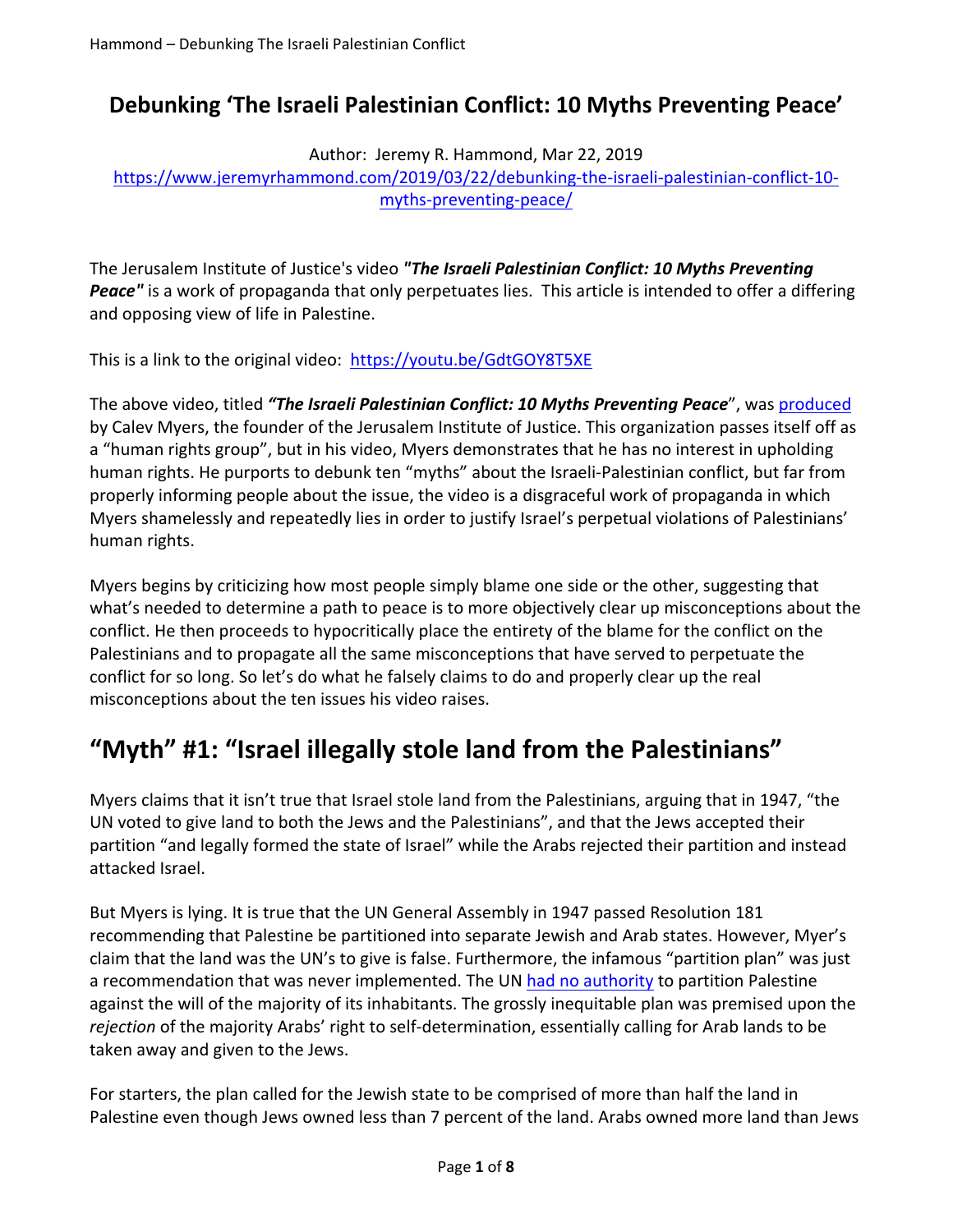in every single district in Palestine. Arabs owned more land than Jews even within the proposed Jewish state than Jews did. Arabs also constituted a numerical majority within the proposed area of the Jewish state when the Bedouin population was counted.

The plan was *reasonably* rejected by the Arabs, and violence broke out. Contrary to Myers' lie, Resolution 181 neither partitioned Palestine nor conferred any legal authority to the Zionist leadership for their unilateral declaration of Israel's existence on May 14, 1948. It was after this action that the neighboring Arab states intervened by sending their military forces into Palestine. By that time, more than a quarter million Arabs had already been ethnically cleansed by Zionist military forces. By the time the war was over, more than 700,000 Arabs were ethnically cleansed from their homes in Palestine in order for the "Jewish state" to be established. Hundreds of Arab villages were literally wiped off the map, and Israel has always refused to permit Arab refugees to exercise their internationally recognized right to return to their homeland.

In sum, contrary to Myers' lying propaganda, the state of Israel was *not* established through any kind of legitimate political process, but through war and ethnic cleansing. The acquisition of territory by war is prohibited under international law. So it isn't a myth that Israel illegally stole land from Arabs. It is a fact.

# **"Myth" #2: "The surrounding Arab nations actually want to create a Palestinian state"**

Myers accurately notes that, following the 1948 war, the West Bank came under the administrative control of Jordan and the Gaza Strip under the control of Egypt. He argues that these two states never established a Palestinian state, but "kept the land for their own use".

But it wasn't the fault of Egypt and Jordan that the Palestinians weren't able to exercise their right to self‐determination in their homeland. *It was the fault of the Zionists who ethnically cleansed them from their homes, systematically leveled their villages, stole their land, and refused to allow them to return.*

Egypt never claimed Gaza for itself. It is true that Jordan tried to annex the West Bank in 1950, but this annexation was never internationally recognized, and Jorden officially gave up its claim in 1988 *to support the Palestinians' determination to establish a state of their own*. As Jordan's King Hussein said at that time, "The independent Palestinian state will be established on the occupied Palestinian land after its liberation, God willing."

So much for Myers' lying propaganda.

# **"Myth" #3: "The Arab nations want to solve the refugee crisis"**

Here, Myers argues that the Arab nations could solve the Palestinian refugee crisis immediately by granting them citizenship and equal rights. "Ironically," he adds, "the only country to grant them full citizenship rights is Israel, which absorbed 156,000 Arabs after the 1948 war."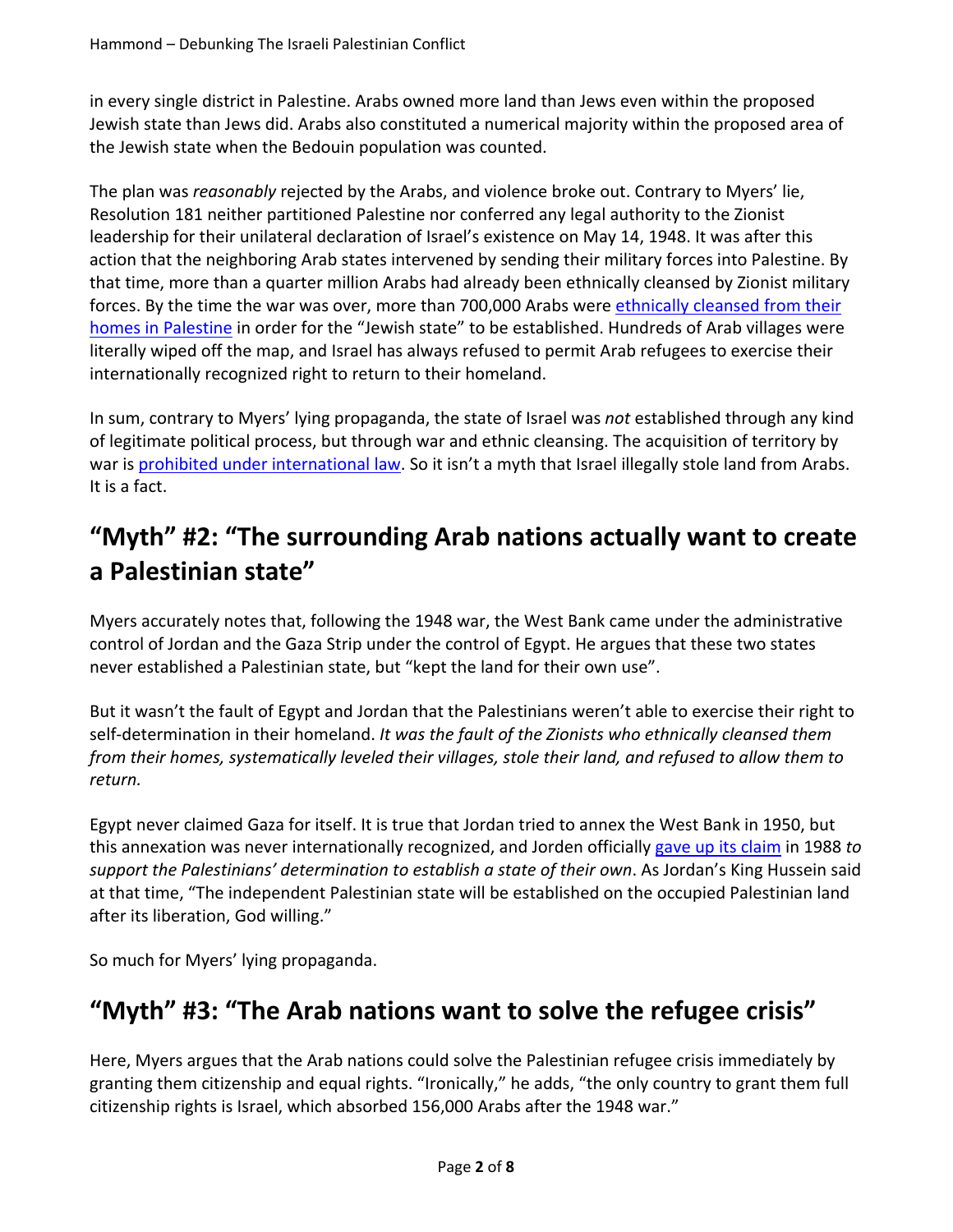Once again, Myers is lying. The mistreatment of Palestinian refugees by Arab states is a legitimate criticism. But the fact that Myers is attempting to deflect attention away from here is that *it is Israel that bears primary responsibility for the refugee crisis*.

Furthermore, far from accepting Palestinian refugees into Israel, as already noted, Israel has always *refused* to permit them to return *to their rightful homeland*.

The 156,000 Arabs he refers to weren't refugees who were "absorbed" by Israel after the war. *They were the remnant who remained following the Zionists' ethnic cleansing operations.* That is, they were the ones who *weren't* made refugees.

So much for Myers' despicable lie.

### **"Myth" #4: "UN efforts are helping to solve the refugee crisis"**

Here Myers presents his own opinion as a fact. And his opinion is a most peculiar one. Indeed, it is downright Orwellian, as he argues that the UN Relief and Works Agency (UNRWA) hasn't helped solve the refugee crisis because it recognizes as refugees the Palestinians who today remain homeless because their families were ethnically cleansed in order for the "Jewish state" to be established. By implication, his solution to the refugee problem is to simply stop recognizing these displace persons as refugees. Problem solved, in his twisted logic.

Of course, simply redefining these people as "not refugees" wouldn't solve a thing. The facts would remain that (1) they have a right to return to their homeland and (2) Israel refuses to allow them to do so.

### **"Myth" #5: "The solution is more money"**

In this part of the video, Myers argues that the international community has given the Palestinians lots of money over the years, but "Where's the stable economy? Where's the improved infrastructure?"

Of course, the critical factor that Myers willfully blinds himself to *is the ongoing Israeli occupation, including its economic blockade of Gaza*.

It is because the Palestinians are living under Israel's oppressive occupation regime that they are unable to develop a sustainable economy. *Hence the Palestinians' dependence on international humanitarian aid!*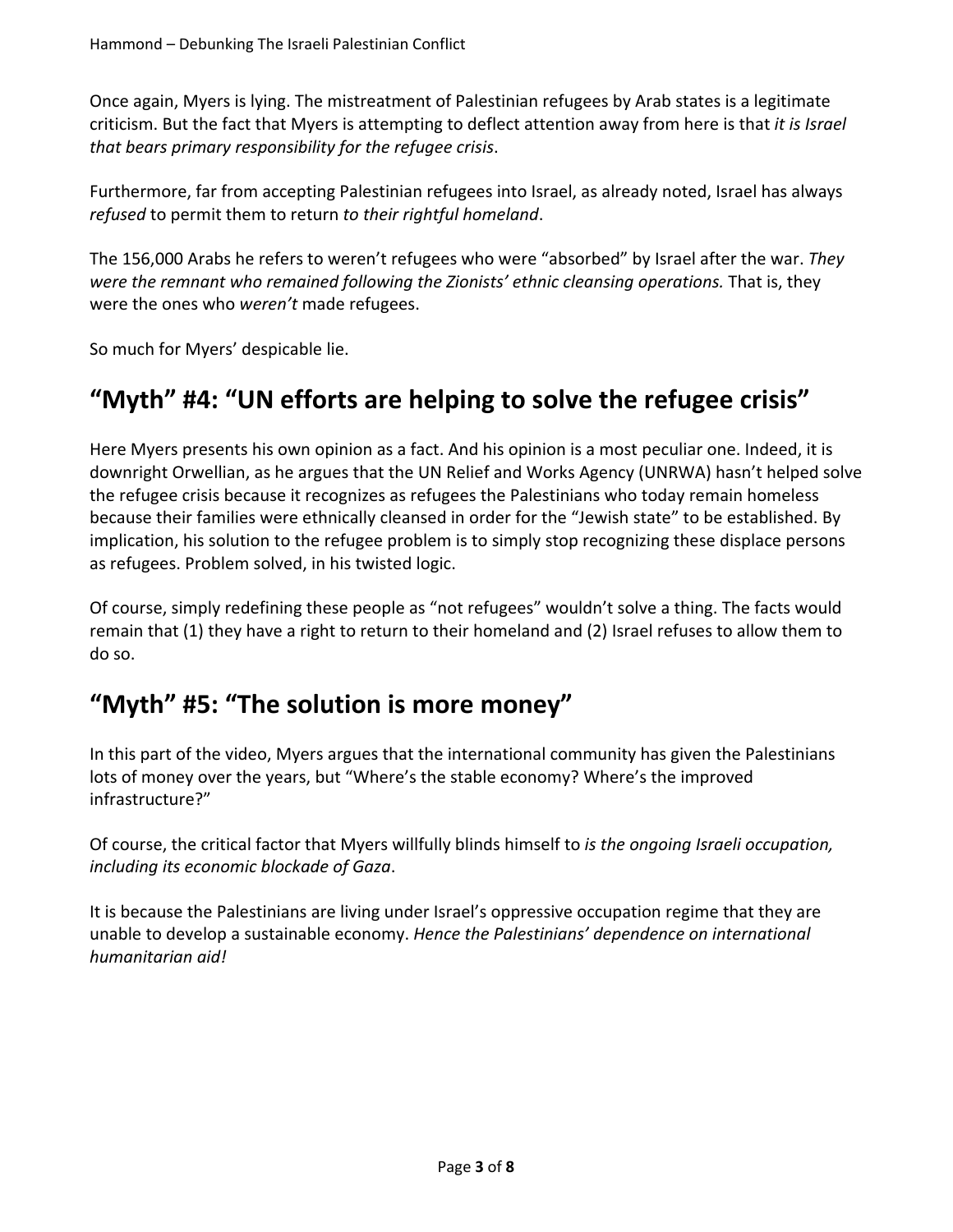# **"Myth" #6 "Forming a state is the primary goal of top Palestinian leaders."**

This is the most legitimate argument in the video. Myers asserts that Palestinian leaders like the late Yasser Arafat and his successor as head of the Palestinian Authority (PA), Mahmoud Abbas, are corrupt and uninterested in changing the existing status quo.

And there is a lot of truth to this assertion. But the underlying reality that Myers blinds himself to *is that the PA was established under the Oslo Accords effectively to serve as Israel's collaborator in enforcing its occupation regime*.

As I document in my book *Obstacle to Peace: The US Role in the Israeli‐Palestinian Conflict*, former Israeli foreign minister Shlomo Ben‐Ami has observed that one meaning of the Olso Accords was that it would make the Palestine Liberation Organization (PLO), which is the parent body of the PA, "Israel's collaborator in the task of stifling the intifada and cutting short what was clearly an authentically democratic struggle for Palestinian independence."

Natan Sharansky, a former Member of the Knesset and Chair of the Shalem Center's Institute for Strategic Studies, similarly explained in 2008 that "the idea of Oslo was to find a strong dictator to . . . keep the Palestinians under control."

These observations are not merely hindsight. Dr. Israel Shahak, a retired professor from Hebrew University and Chairman of the Israeli League of Human and Civil Rights, at the time wrote an article titled "Oslo Agreement Makes PLO Israel's Enforcer". He explained that from the beginning of the occupation, Israel had found "Palestinian collaborators to rule the territories on its behalf", a role that had been played by the "so‐called 'notables,' those figures influential in Palestinian society even before the conquest". However,

Between 1981 and 1983, Ariel Sharon demolished the power of the notables and tried to replace them with his "Village Leagues," often composed of the dregs of the society. After the start of the intifada, however, this method failed. Israel had to undertake the task of ruling the Palestinians on every level by use of its own manpower. This form of direct rule was much less efficient and more corrupt and burdensome. The Israeli establishment has wanted for quite some time to restore the old method of indirect rule, especially in the Gaza Strip, on Israeli terms. This is the real meaning of the Oslo Agreement as Israel perceives it.

In its new role as "Israel's Enforcer", the PLO would be "rewarded by a lot of money, by a much greater degree of honor than the notables enjoyed, and by some vague verbal concessions that will lead to further stalemates in negotiations. . . . But if [Yasser] Arafat and his henchmen really hope that, in return for doing efficiently the job [Israeli Prime Minister Yitzhak] Rabin had assigned them, they will be treated as the rulers of a sovereign state, they are deluding themselves and their people."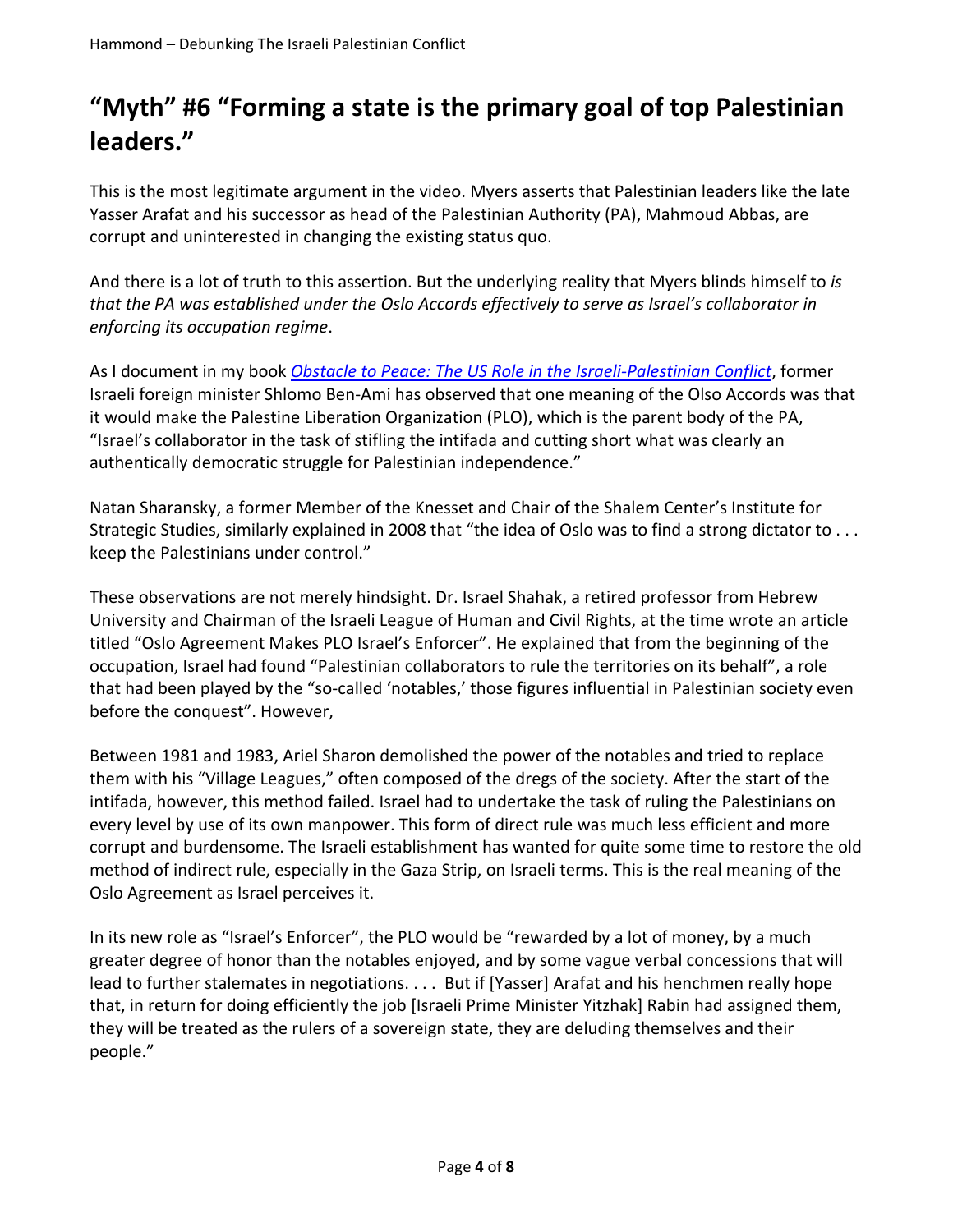So it's true that top Palestinian leaders are more interested in maintaining their positions by preserving the status quo, but what Myers doesn't tell his viewers is that *preservation of the status quo of occupation is precisely what Israel wants*.

#### **"Myth" #7: "Israel has a true peace partner"**

Here Myers rolls out the Zionist trope that the Palestinians at Camp David in 2000 rejected Israeli Prime Minister Ehud Barak's supposed offer to have a state of their own. Barak, Myers claims, offered Arafat 94% "of the land he demanded", excepting Jerusalem. Furthermore, he argues, US President Bill Clinton squarely blamed Arafat for the failure of the talks.

But for starters, why should the Palestinians have been willing to accept Israeli annexation of 6% of their territory, including East Jerusalem? Why should they have been willing to accept anything less than 100% of the territory that under international law is recognized as their own? Israel's legislative measures to annex Jerusalem have been repeatedly condemned by the UN Security Council as illegal, null and void; and under international law, all of Gaza and the West Bank, including East Jerusalem, are "occupied Palestinian territories".

Myers' narrative, as we'll see further in a moment, is that Israel was offering to give up land for peace, but the truth is just the opposite: *Ehud Barak demanded that the Palestinians give up even more of their land in exchange for limited autonomy within the territory they would keep*.

According to Dr. Ron Pundak, a member of Israel's negotiating team during the Oslo process who was also involved in the Camp David talks, what Barak was demanding was annexation of 9% of the West Bank in a land swap for 1% of Israeli territory. Additionally, the land Barak demanded cut deep into the West Bank to annex major settlement blocs, dividing the West Bank in two. Barak also demanded that Arafat accept an Israeli "security zone" within Palestinian territory along the Jordan River.

Annexation of East Jerusalem was also a non‐starter for Arafat. As Arafat frustratedly told Clinton,

The Palestinian leader who will give up Jerusalem has not yet been born. I will not betray my people or the trust they have placed in me. Don't look to me to legitimize the occupation! Of course, it can continue longer, but it can't last forever. No one can continue indefinitely to impose domination by military force—look at South Africa. . . . I was elected president on a clear platform, and our political line has been laid down by our leadership bodies. Our people will not accept less than their rights as stated by international resolutions and international legality.

(For more, again, see *Obstacle to Peace*.)

Clinton's blaming of Arafat is not evidence that Arafat was to blame for the failure of the talks; it is simply evidence of the United States' own duplicity and complicity in sustaining Israel's continued occupation regime and coercing the Palestinians into surrendering their rights and even more of their land.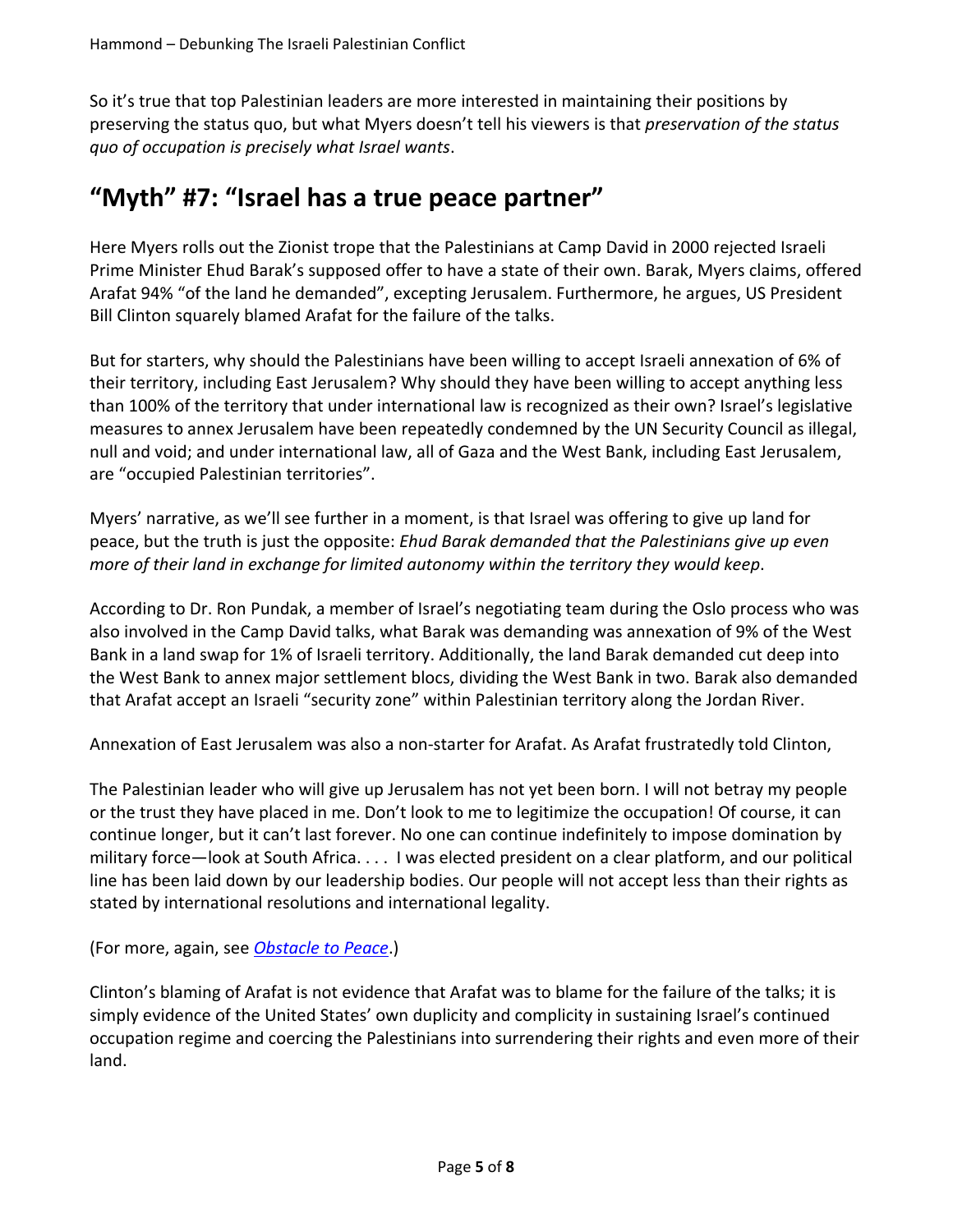# **"Myth" #8: "Israel just needs to give up land for peace"**

Myers argues that for Israel to "give up land" would not bring peace on the grounds that Israel ostensibly did so in 2005 by forcing Jewish settlers out of Gaza and withdrawing military forces. Palestinian leaders promised peace, he claims, but instead Palestinians voted into power Hamas, which has fired thousands of rockets into Israel.

The first problem with this argument is the assumption that any of the land is Israel's to "give" in the first place. Of course, none of the land in question is Israel's. Once again, all of Gaza and the West Bank, including East Jerusalem, are "occupied Palestinian territory" under international law.

It is true that, under Prime Minister Ariel Sharon, the Israeli government withdrew settlers and occupying military forces from Gaza. But what Myers conceals from his viewers is that this was done to gain political cover for an accompanying consolidation of Israeli control over the West Bank, including expansion of illegal settlements and illegal construction of a separation wall transparently intended to effectively annex major swaths of Palestinian territory.

Furthermore, despite the withdraw of Israeli soldiers from Gaza, under international law, Israel remained the Occupying Power there by virtue of its continued control over Gaza's borders, airspace, and territorial waters. Another relevant truth that Myers conceals in order to sustain his fictional narrative is that, following Hamas's election victory in 2006, Israel escalated its blockade of Gaza into a full scale siege, the purpose of which was described by Sharon's senior adviser Dov Weissglass as being "like an appointment with a dietician. The Palestinians will get a lot thinner, but won't die."

"Israeli officials have confirmed to Embassy officials on multiple occasions", a 2008 State Department cable to US Secretary of State Condoleezza Rice informed, "that they intend to keep the Gazan economy functioning at the lowest level possible consistent with avoiding a humanitarian crisis."

The cable reiterated, "As part of their overall embargo plan against Gaza, Israeli officials have confirmed to econoffs [US embassy economic officers] on multiple occasions that they intend to keep the Gazan economy on the brink of collapse without quite pushing it over the edge".

Myers also omits the fact that Israel repeatedly violated its ceasefire agreements with Hamas. For example, following its election victory, Hamas abided by an existing ceasefire that was violated by Israel on June 9, 2006, with an artillery barrage into Gaza that killed seven Palestinians having a picnic on a beach. Hamas retaliated by launching rockets that mostly landed inside Gaza, and its strict adherence to the ceasefire until Israel's violation was acknowledged by mainstream media organizations including CNN, the Associated Press, and the BBC.

Similarly, it was also Israel that violated the ceasefire in place in 2008 prior to its full‐scale military assault of Gaza dubbed "Operation Cast Lead". (For extensive documentation of this, again, see *Obstacle to Peace*.)

The bottom line is that it just isn't true that Israel has tried ending its occupation so that there can be peace. On the contrary, Israel has only more deeply entrenched its oppressive occupation and illegal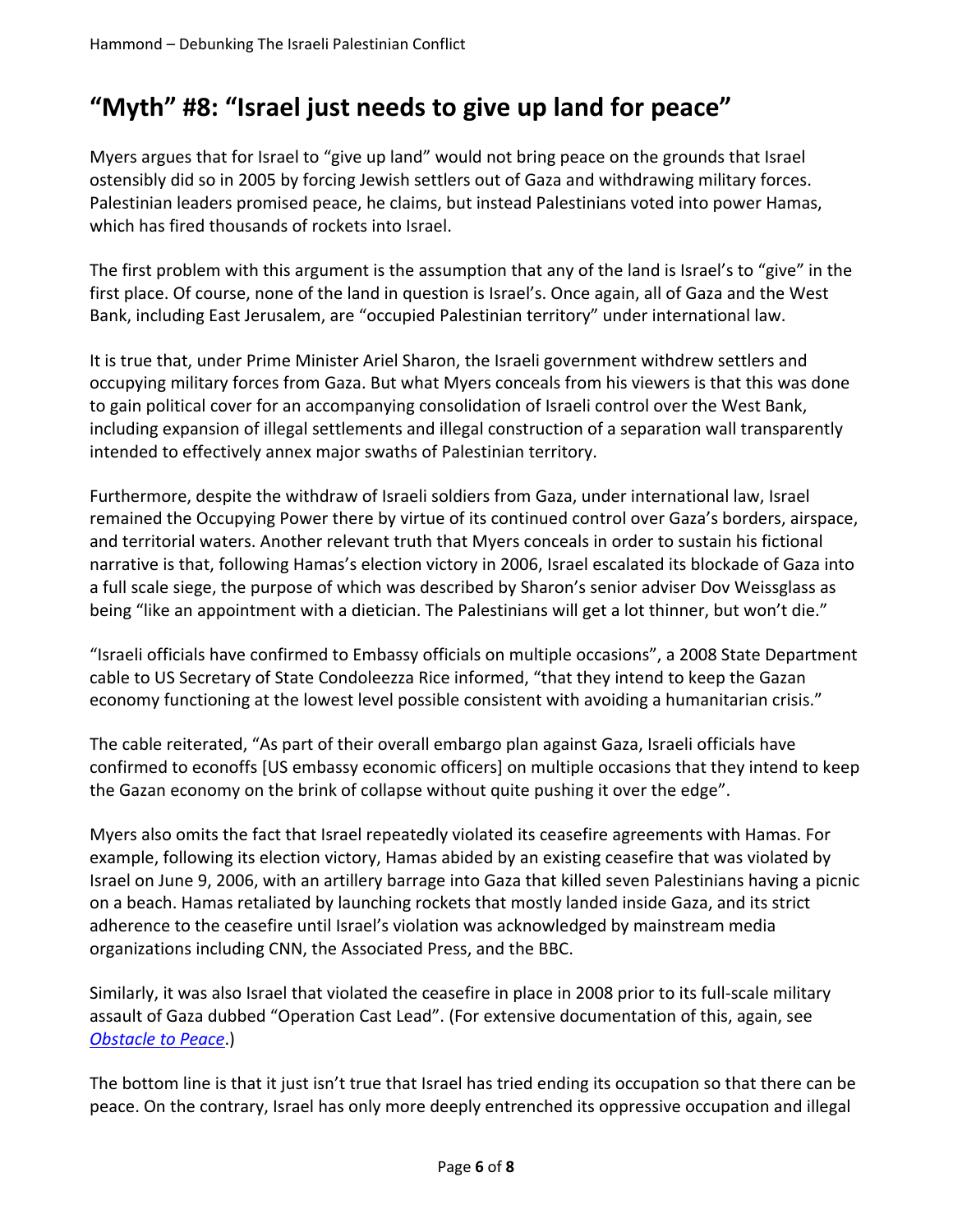settlement regime, and so it should surprise nobody that the consequence is that peace has not been realized.

### **"Myth" #9: "Most Palestinians want a lasting peace with Israel"**

Here, Myers claims in the video that "some" Palestinians do want peace, but that they are a minority.

Myers cites no sources to support his claim, and the truth is that the PLO has officially accepted the two-state solution to the conflict since 1988, while the Israeli government has rejected the two-state solution since its inception in the wake of the June 1967 war.

Among the Palestinian public, polls have consistently shown that most want peace with Israel. For example, a 2017 survey showed that 44 percent support a two-state solution (not necessarily to be confused with *the* two‐state solution grounded in international law) and an additional 36 percent support Jews and Arabs living together peacefully under a single-state solution, amounting to 80 percent of Palestinians who desire to live peacefully either alongside Israel or within a single democratic state.

In short, the claim that most Palestinians oppose peace is just another shameless lie.

# **"Myth" #10: "Giving the Palestinians a state NOW is the only solution to their suffering"**

To support this supposed "myth", Myers claims that this has been the only approach tried for that last 60 years, and that Israel is the only country to grant full equal rights to the Palestinians.

But, of course, both of his claims are blatant lies. Far from trying the approach of respecting Palestinians' right to self‐determination, Israel has always rejected their rights, from the ethnic cleansing by which the "Jewish state" came into existence until the present with Israel's ongoing occupation and continued refusal to permit refugees to return to their homeland. And, of course, the Israeli government does not treat Arab Israelis as equal citizens under the law. On the contrary, discrimination against Arab Israelis is institutionalized.

For example, as I discuss in *Obstacle to Peace*, in 2011, the Israeli legislature, the Knesset, passed a law authorizing "admissions committees" to reject applicants for residency in Jewish‐majority communities who did not meet "social suitability" criteria, which codified into law the already existing practice of denying residency to Arab citizens, which was the declared intent of the law according to Knesset members who supported it.

Another law passed at the same time banned any publicly funded institution from commemorating the *Nakba*, which is the Arabic word meaning "Catastrophe" and refers to the ethnic cleansing by which Israel was established. The law made it illegal, for example, for schools, municipalities, or theaters to put on plays or screen films about the Nakba—a blatant effort to wipe the ethnic cleansing from history and from memory by infringing on the right to free speech.